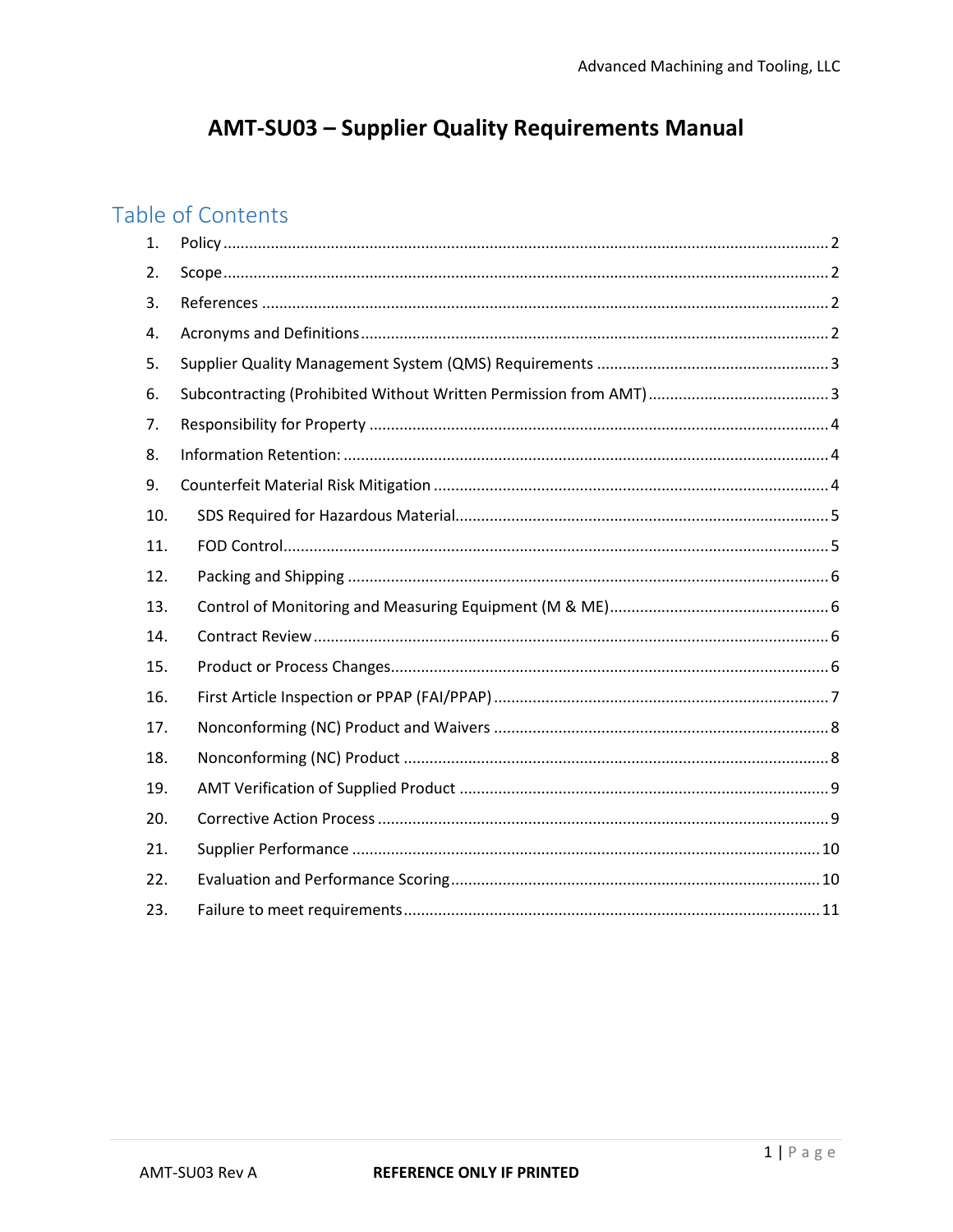## 1. Policy

Advanced Machining and Tooling (AMT) will partner with suppliers who demonstrate a commitment to continual improvement of product quality, on time delivery, and responsiveness. It is our intent to develop mutually beneficial long-term alliances with these suppliers. AMT's goal is to ensure that externally provided processes, products and services, and their delivery do not adversely affect our ability to consistently deliver conforming products and services to our customers on time, and to meet applicable statutory and regulatory requirements.

## 2. Scope

This document applies to all existing AMT suppliers and potential new suppliers of quality-impacting product. It outlines AMT's expectations for our suppliers' quality management systems, product or service quality, on time delivery, and responsiveness to requests for information, containment and corrective action.

Unless otherwise specified in the body of AMT's purchase order (PO), as applicable to the product or service supplied, the requirements of the revision of this manual that is current on the date of the PO applies to each AMT PO/Line that states "Certifications Required", and to each PO/Line for special processes. The current revision of this manual is available at: https://forms.amtmfg.com

#### 3. References

ANSI Z540 – Requirements for the Calibration of Measuring and Test Equipment

AS6174 – Counterfeit Materiel; Assuring Acquisition of Authentic and Conforming Materiel AS9146 – FOD Prevention Program

AS9100 – Quality Management Systems – Requirements for Aviation, Space, and Defense Organizations

AS9102 – Aerospace First Article Inspection Requirement

AS9003 – Inspection and Test Quality System

- AS9120 Quality Management Systems Aerospace Requirements for Stocklist Distributors
- ISO 9001 Quality management systems Requirements

#### 4. Acronyms and Definitions

| AMT        | Advanced Machining and Tooling                                                                                                                                                                                                                                                                                                                                                                                                                                                                                           |
|------------|--------------------------------------------------------------------------------------------------------------------------------------------------------------------------------------------------------------------------------------------------------------------------------------------------------------------------------------------------------------------------------------------------------------------------------------------------------------------------------------------------------------------------|
| ASL        | Approved Supplier List                                                                                                                                                                                                                                                                                                                                                                                                                                                                                                   |
| <b>CAR</b> | <b>Corrective Action Request</b>                                                                                                                                                                                                                                                                                                                                                                                                                                                                                         |
| FAI/PPAP   | First Article Inspection/Production Part Approval Process – report of verifications performed<br>on an article from an initial production run IAW AS9102 or AMT's customer's requirements.                                                                                                                                                                                                                                                                                                                               |
| <b>FOD</b> | Foreign Object Debris/Damage                                                                                                                                                                                                                                                                                                                                                                                                                                                                                             |
| <b>IAW</b> | In accordance with                                                                                                                                                                                                                                                                                                                                                                                                                                                                                                       |
| M & ME     | Monitoring and measuring equipment used to monitor special process control and/or to<br>measure product acceptability. Includes all types of equipment used to verify materials,<br>products, processes, or other inspection, measuring and test equipment. This includes tooling<br>used as media of inspection, test hardware, test software, automated test equipment (ATE),<br>and plotters used to produce inspection media. Also included is personally owned equipment<br>used for product or process acceptance. |
| <b>MRB</b> | Material review board – AMT Engineers and Quality Technicians who have authority and<br>responsibility to review and disposition nonconforming product, and to determine<br>subsequent actions to take.                                                                                                                                                                                                                                                                                                                  |
| NC.        | Nonconforming                                                                                                                                                                                                                                                                                                                                                                                                                                                                                                            |
| PO.        | Purchase Order                                                                                                                                                                                                                                                                                                                                                                                                                                                                                                           |
| QMS        | <b>Quality Management System</b>                                                                                                                                                                                                                                                                                                                                                                                                                                                                                         |
| <b>WIP</b> | Work in Progress                                                                                                                                                                                                                                                                                                                                                                                                                                                                                                         |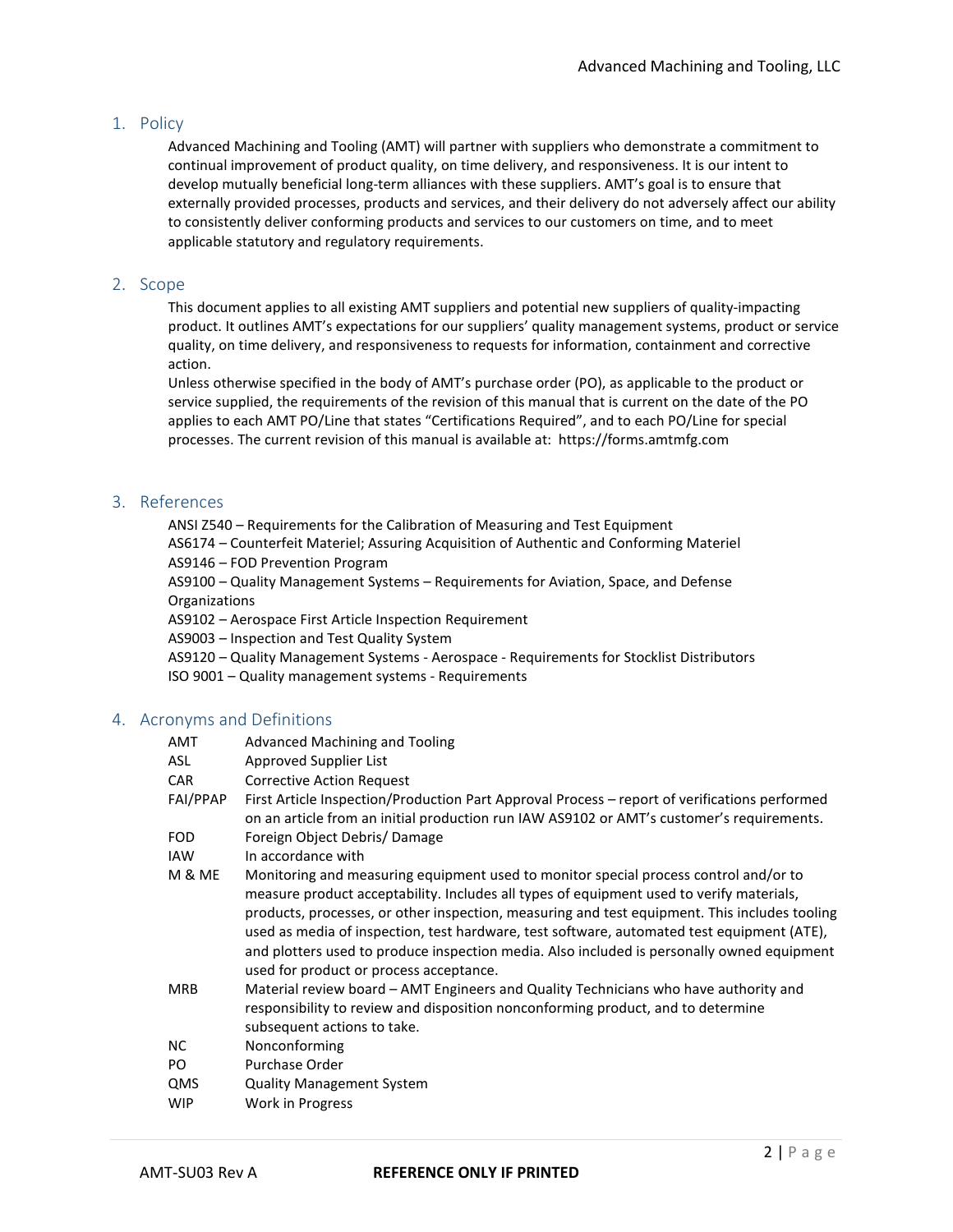| Unless specified this includes both metal/alloy parts manufactured to a design          |
|-----------------------------------------------------------------------------------------|
| authority's proprietary requirements (proprietary hardware) and hardware produced       |
| to a published specification (standard hardware).                                       |
| Any product, material, service, or process provided by supplier that is intended to be  |
| incorporated into parts and subassemblies AMT sells to Customers. This includes, but is |
| not limited to raw material, proprietary and standard hardware, other materials such    |
| as grommets, paint, ink, and adhesive, etc., and special processes.                     |
| The application of chemical, metallurgical, nondestructive or any other manufacturing,  |
| joining, or inspection process that is controlled by government, military, or industry  |
| specification, or any other specification called out on AMT's PO.                       |
| Completed product approved for shipment at supplier's location.                         |
| Indicates a requirement.                                                                |
|                                                                                         |

## 5. Supplier Quality Management System (QMS) Requirements

5.1. QMS Requirements

Unless otherwise stated on AMT's PO, as applicable to their activities and design authority, while executing a contract with AMT the supplier shall implement and maintain a Quality Management System (QMS), or maintain Nadcap accreditation to the appropriate special process checklist and processing standards as called out in AMT's PO, as applicable. At their option and at no additional cost to AMT, a supplier who is not required to in the applicable subsection below, may elect to maintain certification to the appropriate AS9000-series QMS standard by a third-party registration body. Because such certification can lower AMT's product verification risks, preference may be given to certified suppliers.

Where a supplier's QMS systems or certification status does not meet the following requirements, AMT's top management may make an exception regarding the use of such supplier.

5.2. QMS Changes

A supplier shall communicate to AMT any changes that may affect the scope or effectiveness of the supplier's QMS or Nadcap Accreditation within five business days of occurrence. Examples of changes requiring AMT notification are, but are not limited to the following:

- Ownership
- Senior Management (e.g., President/General Manager and Leadership Staff)
- Quality Manager
- Location / address
- Industry focus
- Third Party QMS certification status
- NADCAP accreditation status

#### 5.3. Personnel Competency and Awareness

The supplier's personnel shall be competent and qualified to perform their work, and engaged in the supplier's Quality Objectives. Suppliers shall ensure personnel are aware of:

- Their contribution to product conformity
- Their contribution to product safety
- The importance of ethical behavior

#### 6. Subcontracting (Prohibited Without Written Permission from AMT)

Except for Distributors, no supplier shall procure any product, process or service to be delivered on AMT's PO/Line from a third party without AMT's prior written permission.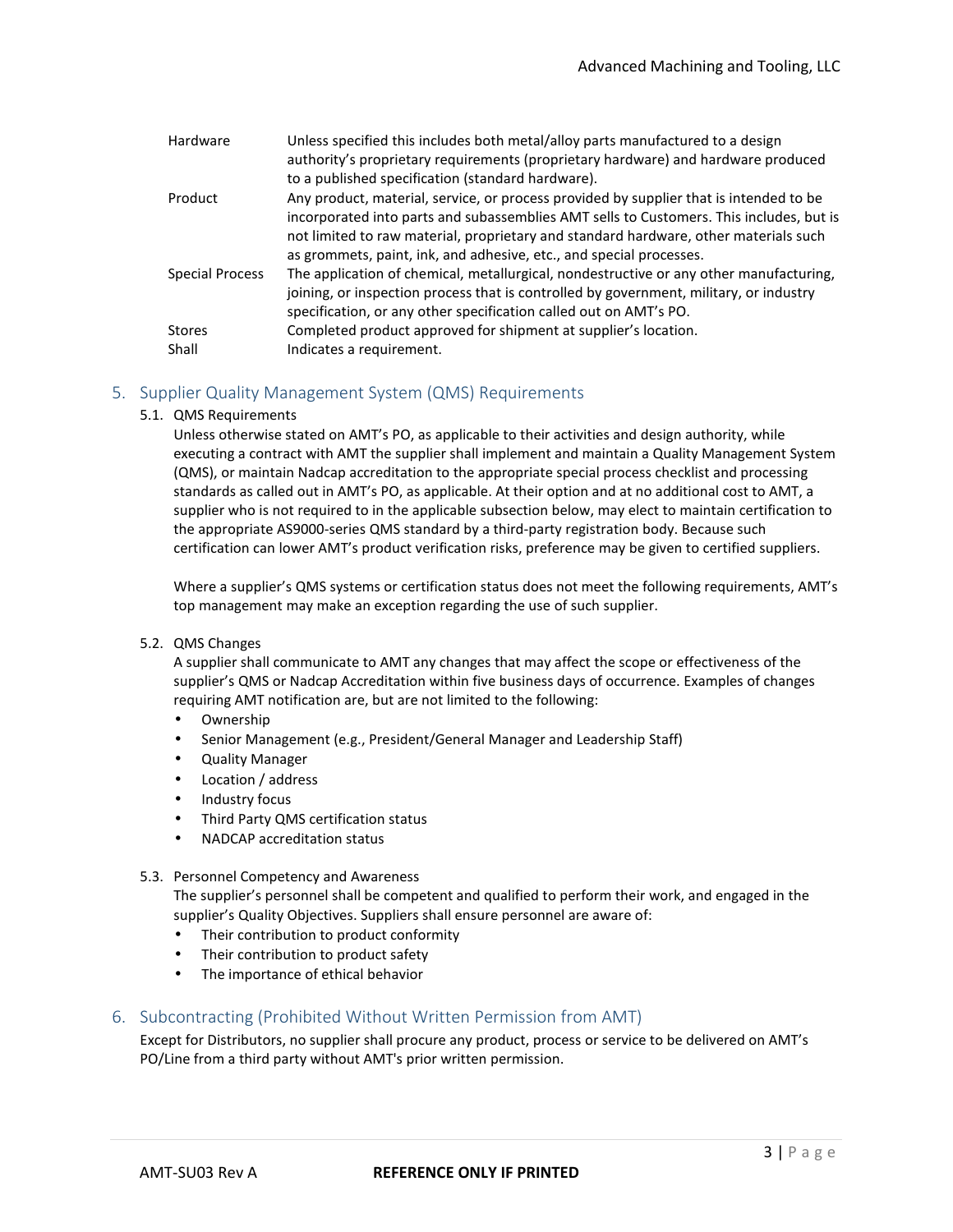In the event any other type of supplier is granted permission in writing from AMT to subcontract, the supplier shall:

- use an AMT Engineering approved subcontractor
- flow down to the subcontractor all drawings, specifications, and instructions from AMT's PO/Line, and requirements of this manual that are pertinent to the type of product that is subcontracted,
- verify conformity to requirements for which the subcontractor is responsible upon receiving product from the subcontractor, prior to shipping the product to AMT.

## 7. Responsibility for Property

Unless there is legal transfer of title or other legally binding agreement to the contrary, the supplier shall be financially responsible for loss or damage to any materials, parts, tooling, or any other real property provided to the supplier by AMT for use in executing a contract. Upon completion of the contract the supplier shall return AMT's property, except material consumed in production of parts for the contract, in like condition as received, less reasonable wear and tear.

## 8. Information Retention:

The supplier (and permitted subcontractors) shall retain information documenting their QMS and its effectiveness, information showing qualification and competency of personnel, and information demonstrating product conformity and traceability for all quality-impacting materials, products and services provided to AMT, and shall provide retained information as required per AMT's PO/Line, sections 9 through 9.3 of this document, and/or IAW AMT-SU01 Purchase Order Terms and Conditions. As applicable to the supplier's QMS, products and processes, the supplier's retained information shall include, but is not limited to:

- Supplier's QMS third-party certification, or QMS documentation if supplier is not certified
- Records showing competency and qualification of personnel
- Records of contract reviews
- Lot traceability information from the product manufacturing origin through the supply chain to AMT's PO/Line
- Product inspection and test data
- Process verification records
- Production lot processing and configuration records
- Nonconformity corrections and containment records
- Corrective actions taken, and verification of effectiveness
- Calibration records for M & ME used to inspect product and verify processes
- Information required for the supplier's Certificate of Conformance (See section 9.3)
- FAI/PPAP reports and AMT approvals (See section 16)

## 9. Counterfeit Material Risk Mitigation

Suppliers shall have an auditable Counterfeit Prevention Process per AS6174 - Counterfeit Materiel; Assuring Acquisition of Authentic and Conforming Materiel, and shall deliver traceability and certification information with each shipment in compliance with subsections below. Failure to provide correct and complete traceability and certification documents with shipment may result in a Quality Administration charge IAW AMT-SU01 Purchase Order Terms and Conditions.

9.1. Material Lot Control and Traceability – Mixed Lots Prohibited

Unless otherwise specified in the body of AMT's PO, all raw material or hardware (Proprietary or Standard Hardware), or other material in each shipment shall come from one raw material heat lot, or other applicable material production lot. Even when it is permitted in the PO, different heat lots of material, or product made from different heat lots or material batches shall be segregated and labelled in the packaging, and clearly identified within the shipment's documents.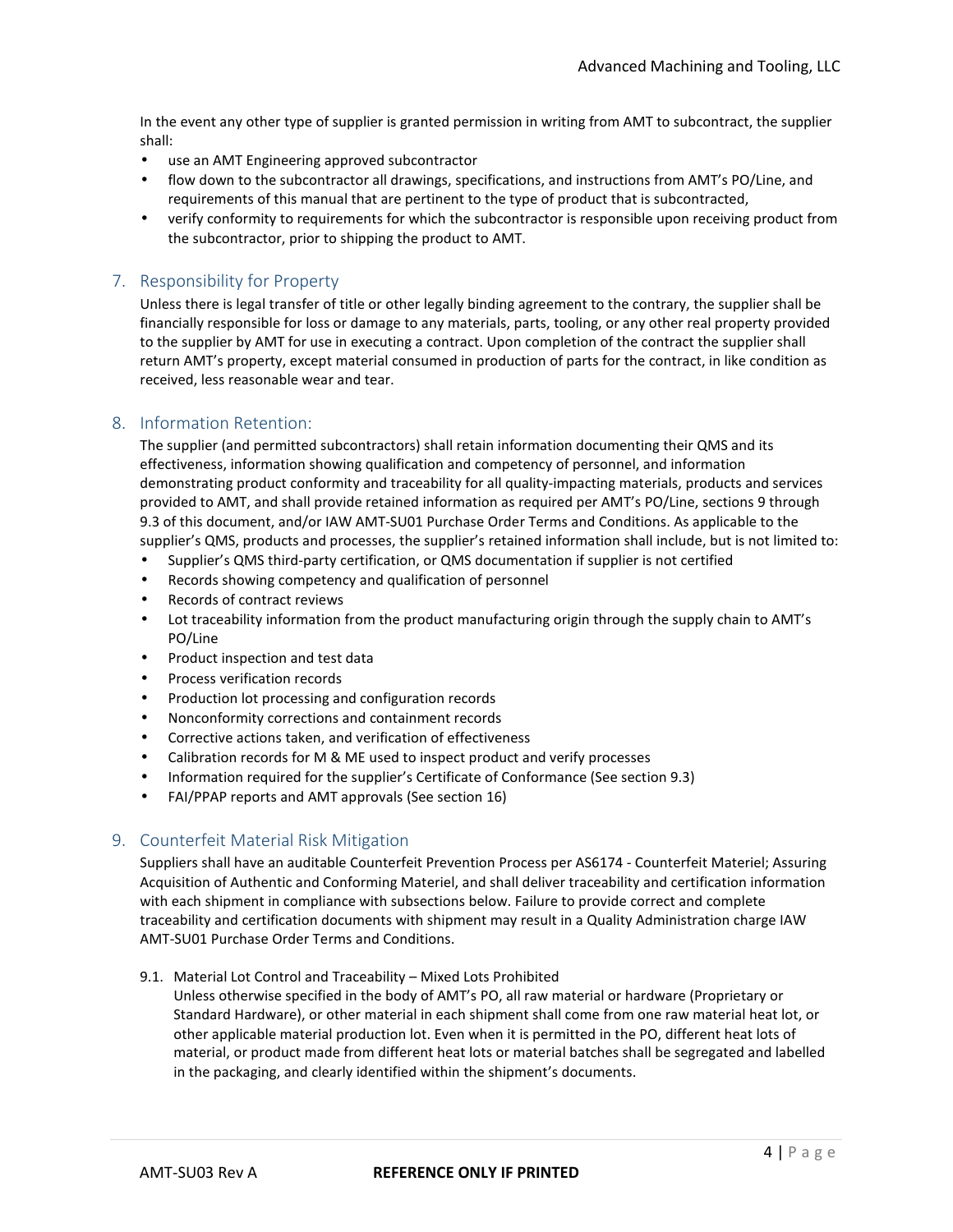Product lot traceability documents shall be sent with each shipment for all lots, batches and processes to the extent needed for AMT to ensure lot traceability through the acquisition chain from the manufacturing or process source to AMT's PO/Line and/or Job.

9.2. Raw Material Mill Certification for Raw Material and Hardware Shipments When applicable to the contract, if any organization other than AMT has procured the raw material from the source, with each shipment of raw material or hardware, AMT's supplier shall include with the shipment's documents, a legible copy, in English, of the actual Mill Certification for the raw material heat lot used in the shipment. The Mill Certification must include the identity and address of the Mill, the Country of Origin, Melt and/or Manufacture, the applicable material specification(s) including the applicable revision level(s), and any chemical, physical and test data required by the applicable material specification(s). When there have been interim processors and/or distributors in the acquisition chain from the raw material source to AMT, there should be evidence that at least one supplier in the chain has verified the chemical, physical, and test data on the Mill Certification to the applicable specification and revision requirements. Acceptance can be indicated with the name and title of the approver, and date of acceptance placed on the face of the document.

#### 9.3. Certificate of Conformance

With each shipment, AMT's supplier must provide a Certificate of Conformance (C of C), or similarly titled document that includes the following information as applicable to the type of product supplied to AMT:

- Supplier's name and address
- AMT's PO/Line number
- AMT's Job number (found on AMT's PO when applicable)
- Part number and revision of applicable drawings on AMT's PO/Line
- Applicable specification(s) and revision(s) on AMT's PO/Line
- Quantity tested when applicable to specification(s)
- Conforming quantity shipped, including serial numbers when applicable
- Batch number, heat lot number, Lot ID, dates of manufacture and expiration, as applicable to the type of product
- Signature and title of authorized person responsible for releasing the product shipment
- Date of release for shipment
- A statement of conformance to drawing(s) and specification(s) in AMT's PO/Line, including their revision(s)
- Acquisition documents with release authorizations, which show traceability through the supply chain from the original material source/manufacturer to AMT.

#### 10. SDS Required for Hazardous Material

For any hazardous material supplied to AMT, the supplier shall include a current SDS with each shipment.

#### 11. FOD Control

The supplier shall have a documented plan for the detection, prevention, and removal of Foreign Object Debris/Damage IAW the latest revision of AS9146. The supplier shall apply requirements of the standard to their particular service or product as necessary to protect AMT and AMT's customers from receiving contaminated or damaged product.

AMT's purchasing department will contact the supplier with a nonconformance report when parts affected with FOD have been delivered to AMT. Depending on the severity of the contamination or damage, parts may be returned to the supplier for cleaning or rework. An Inspection Discrepancy Report may be issued to the supplier. (See section 20.)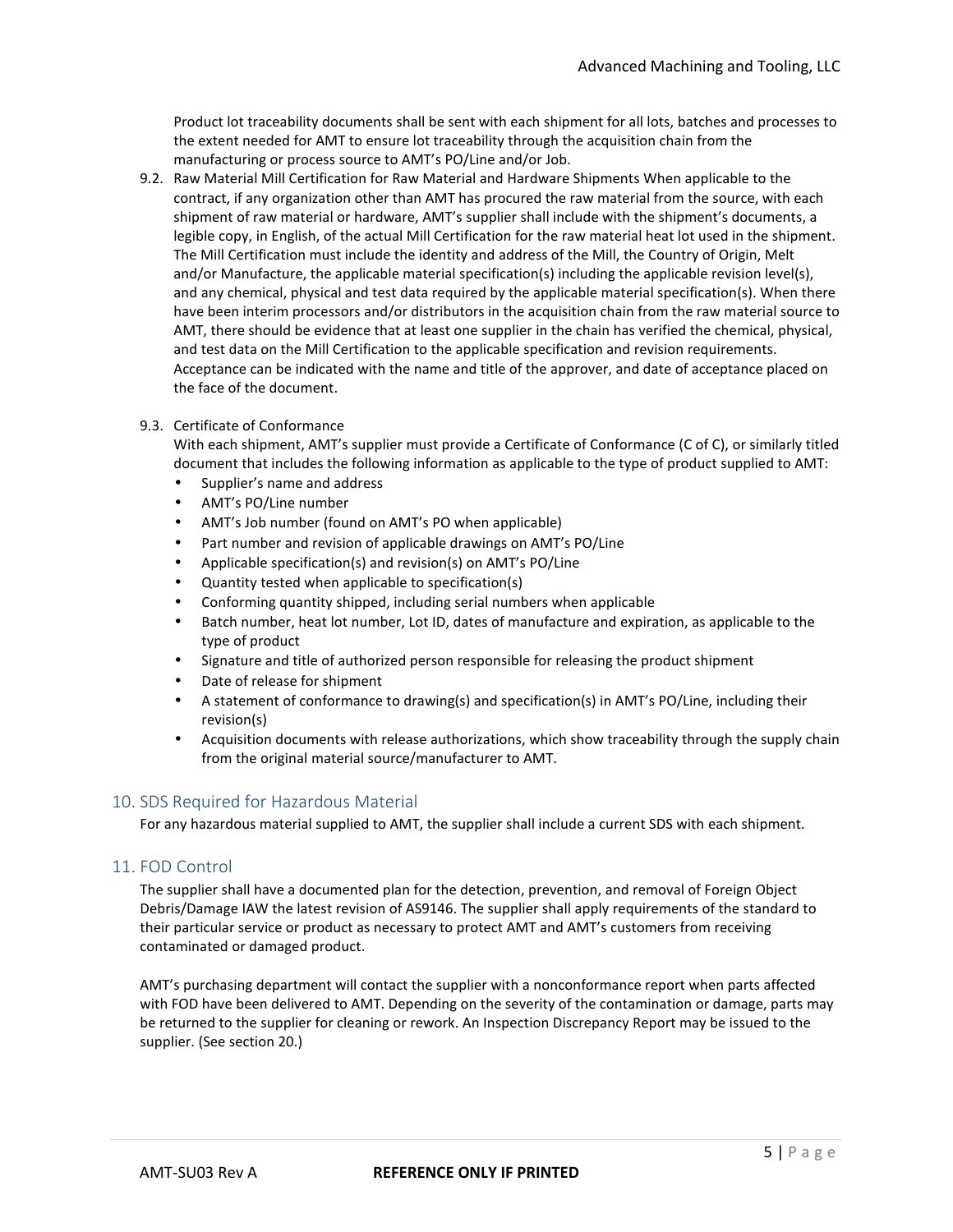## 12. Packing and Shipping

Supplier shall comply with carrier tariffs, including export shipping requirements. No additional charges will be allowed for containers, crating, boxing, bundling, dunnage, drayage, storage or transportation, unless stated on the face of AMT's PO. Product from each raw material heat lot used must be packaged separately and shipped on a separate packing slip. Container and purchase order numbers shall be indicated on the supplier's pack list/bill of lading. Each shipping container must be labeled to identify the contents. At least one copy of a pack list showing AMT's PO/Line number(s) shall be attached to package number one in each shipment.

Supplier shall prepare all goods for shipment using AMT-supplied shipping materials and containers when provided. When AMT does not supply packaging, then the supplier's packaging must prevent FOD contamination and part-to-part contact during shipping that could cause nicks, dents or other damage. FOD producing packaging materials such as Styrofoam peanuts and shredded paper are prohibited.

## 13. Control of Monitoring and Measuring Equipment (M & ME)

The supplier's calibration system should be implemented and maintained in compliance with ANSI-Z540. At minimum, control of M & ME by the supplier shall include the following at all times:

- All M & ME used to verify product and services purchased by AMT shall be periodically recalled and calibrated to NIST standards.
- The supplier's schedules and procedures for calibration shall be documented, and the results of all calibrations, including the "as found" condition, shall be documented and retained.
- Whenever an M & ME item is found to be out of calibration, it is the supplier's responsibility to investigate and determine whether all product accepted with it since the previous calibration does conform to requirements.
- IAW section 18.3 of this document it is the supplier's responsibility to notify AMT's purchasing department of suspected NC product that has been delivered when it is determined that an out of calibration M & ME item has been used for its acceptance,
- Gages/Tooling/Fixturing provided to the supplier by AMT shall be controlled and maintained by the supplier in accordance with these M & ME requirements.
- When an AMT supplied M & ME item is damaged or otherwise found to be unsuitable for use, it is the supplier's responsibility to notify AMT's purchasing department immediately via email.
- The supplier shall not continue to use any M & ME item that has possibly been damaged or rendered unsuitable for use, without written authorization from AMT.

## 14. Contract Review

The supplier shall have a process coordinated with applicable functions of their organization to review the documents making up the 'Complete Agreement' (see AMT-SU01 Purchase Order Terms and Conditions) prior to contract acceptance. This is to ensure the supplier has the capacity, technical and logistical capabilities to fulfill the contract requirements or can obtain them. Any requirements the supplier is unable to meet shall be resolved with AMT, and mutually acceptable requirements shall be agreed upon via a contract amendment. Verbal instructions or agreements with any AMT personnel that change any part of the contract are not valid. Contract amendments shall also be reviewed by the supplier's organization. The supplier shall retain evidence of contract reviews.

#### 15. Product or Process Changes

#### 15.1. Planning and Notification of Changes

Changes to the supplier's product or process that may affect quality or delivery to AMT should be planned and communicated to AMT in advance.

The supplier shall communicate via email prior to implementing any of the following changes:

- Manufacturing location
- Machine move/change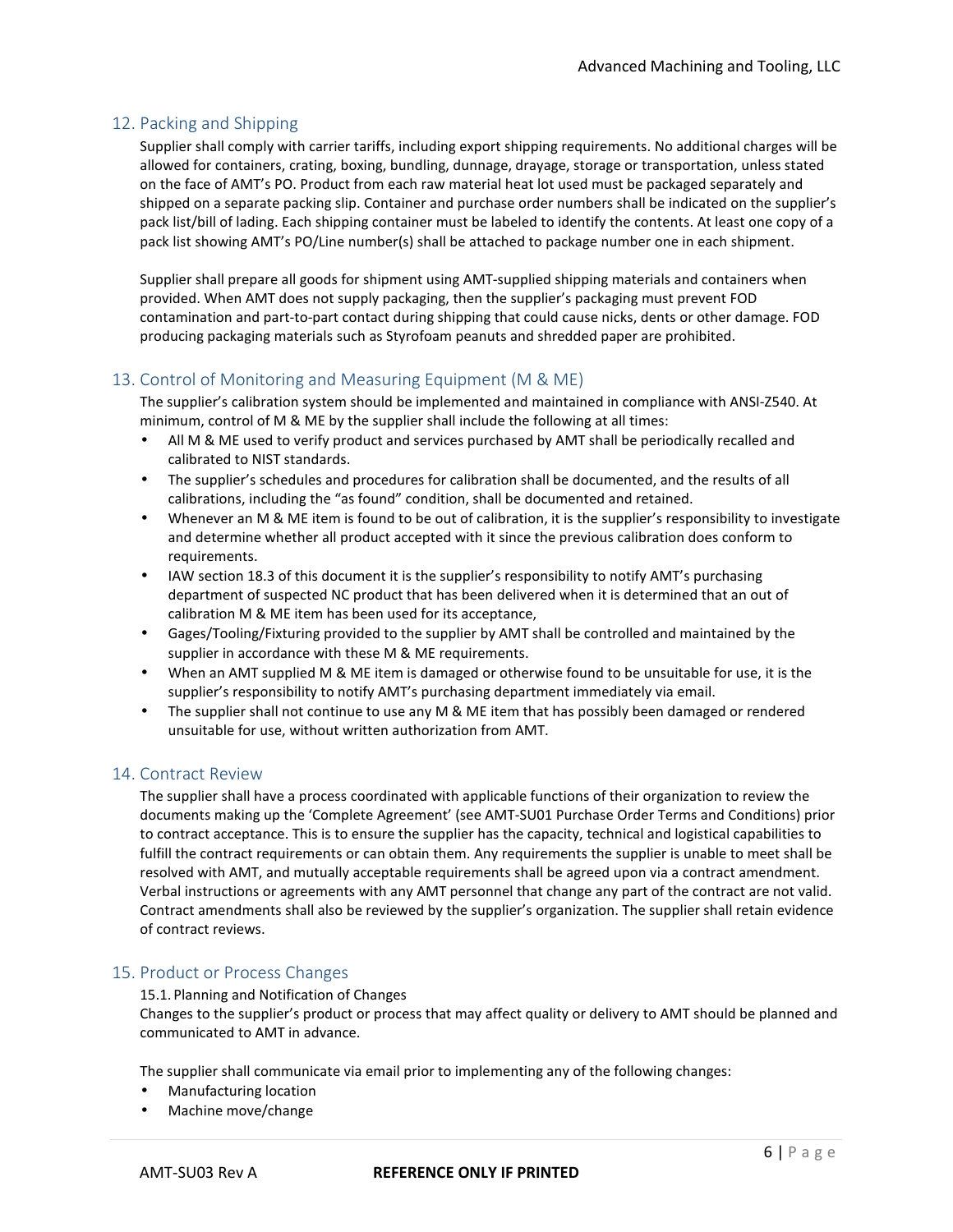- Change to different manufacturing technology
- Outsource approval request
- Outsource change request
- Casting/mold tooling change
- CNC programming change
- Sequence of operations
- Introduction of different cutting tool(s)
- Manufacturing or inspection software change
- Inspection method change
- Key characteristic change
- Fixed or frozen process plan
- Deburring process
- Cleaning process
- **NOTE:** The supplier should maintain capability to provide uninterrupted delivery of product to AMT under the currently approved process until a proposed change is approved. If a supplier implements any process change(s) before AMT's documented approval on a returned PCR form, then any part(s) are produced at the supplier's own risk.
	- 15.2. Management of Changes

Regardless of the type of change, all changes require validation. The supplier shall fully evaluate all changes to ensure there are no unexpected or adverse effects on the product or service delivered to AMT. Suppliers shall maintain a system to validate changes to products and processes where all changes, planned and unplanned, are:

- clearly defined,
- validated, and
- approved by appropriate supplier personnel.

AMT and AMT's customer reserve the right to participate in process change validation activities, and reserve the right to require additional validation activities including a new First Article Inspection or Production Part Approval Process (FAI/PPAP). In situations where a process change has an impact on any element of a previously approved FAI/PPAP, the supplier shall update the affected elements as directed by AMT and/or AMT's customer on the approved PCR form. A Delta-FAI/PPAP for any planned or unplanned change listed in section 16.2 below will typically be required with the first shipment after the change has been made.

All process changes, their validations and approvals shall be documented and retained. These records may be audited by AMT and or AMT's customer.

## 16. First Article Inspection or PPAP (FAI/PPAP)

- 16.1. Invoking FAI/PPAP
	- a. When AMT requires a FAI/PPAP for a part number from the supplier, the requirement will be on the face of AMT's PO. Unless otherwise specified in the specific PO/Line the following requirements apply:
		- The FAI/PPAP shall comply with the latest revision of AS9102 when it is flowed down in the purchase order text.
		- The FAI/PPAP shall be performed on new article(s) taken from the supplier's first production run.
		- The supplier shall use parts manufactured using the methods intended for the normal production process.
		- A FAI/PPAP with any characteristic nonconforming will not be accepted.
		- The supplier shall retain each FAI\PPAP submitted to AMT.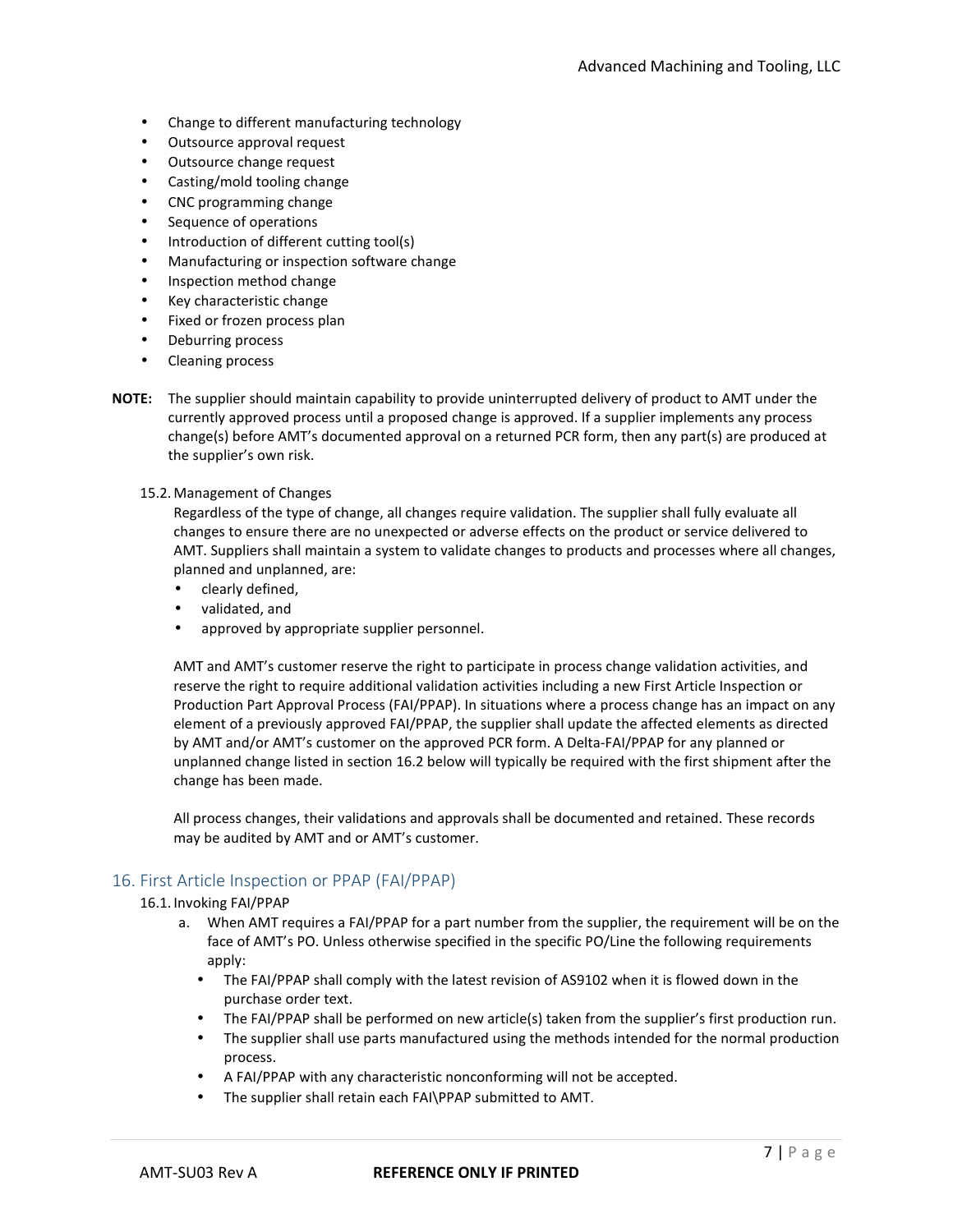- b. Once invoked for a part number, the FAI/PPAP requirement shall continue to apply even after initial compliance. A new FAI/PPAP is required:
	- after a lapse in production of more than two years from the completion of the last production run to the actual restart of production,
	- for a part number revision,
	- when requested by AMT.

#### 16.2.Delta-FAI/PPAP

A Delta-FAI/PPAP is required with the first shipment following a change listed below. A Delta-FAI/PPAP shall include the item(s) that changed or were affected by the change. The supplier shall provide AMT with a Delta-FAI/PPAP when any of the following occur:

- A change in manufacturing or special process source(s), process(es), inspection method(s),
- location of manufacture, tooling, or CNC programming used to produce parts.
- A natural or man-made event that may adversely affect the manufacturing process.
- The supplier's change in any of the following:
- Manufacturing location,
- Processing equipment change,
- Significant changes to processing or inspection techniques.

#### 16.3. FAI/PPAP Documentation Requirements

FAI/PPAP documentation package shall include all applicable documents assembled in the following order:

- Ballooned drawing and PO
- AS9102 Form 1
- AS9102 Form 2
- All applicable certifications such as raw material, special process(es) certifications
- AS9102 Form 3
- Inspection and test results for required characteristics as listed on Form 3
- Digital picture representing part marking requirements when applicable

#### 16.4. FAI/PPAP Acceptance

Upon review and acceptance by AMT Quality and/or AMT's customer, a signed copy of the FAI/PPAP will be sent to the supplier indicating acceptance or rejection. The supplier shall retain all FAI/PPAP approvals received from AMT in order to maintain a clear quality record of all changes for the life of the part.

## 17. Nonconforming (NC) Product and Waivers

Product shipped to AMT shall meet all stated PO and engineering requirements, including dimensional, processing, packaging and documentation unless deviations have been submitted and approved by AMT prior to shipment.

Any NC product being delivered to AMT shall include the authorizing waiver, be segregated from conforming product, and be clearly identified on the pack list including serial numbers when applicable.

## 18. Nonconforming (NC) Product

Except as allowed in section 18.1 below, IAW AMT-SU01 – Purchase Order Terms and Conditions, any NC product received at AMT from a supplier without prior authorization via a AMT-approved waiver submitted by the supplier will result in a Quality Administration Fee charged to the supplier.

18.1.NC Product from Process Set Up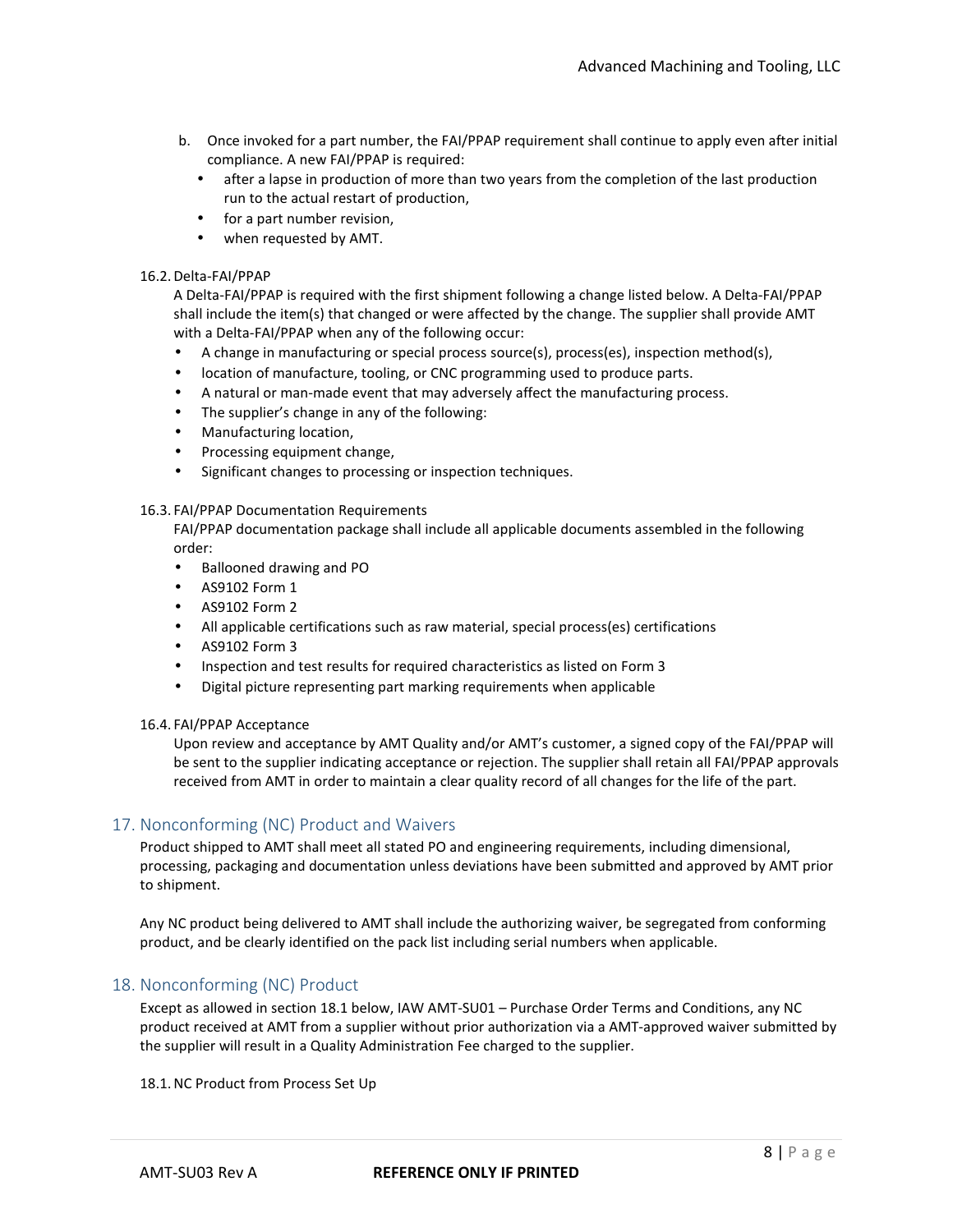NC product from AMT-supplied material may only be returned from a machining supplier or a special process supplier to AMT without a waiver, when it is known to be nonconforming as a result of use in setting up the supplier's process. This includes any NC parts that AMT may have provided to the supplier for set up as identified in AMT's PO/Line. The set-up piece(s) must be physically segregated from conforming product within the shipment's packaging, clearly labelled, and identified on the supplier's pack list including the quantity, lot traceability number(s), and serial number(s) when applicable.

#### 18.2. Return of AMT-supplied NC Material or Product

AMT suppliers do not have MRB authority over any AMT-supplied material or product. Except for set up pieces as allowed in section 18.1, the supplier shall obtain authorization for NC material or NC product made from it to be returned to AMT. NC product must be physically segregated from conforming product within the shipment's packaging, clearly labelled, and identified on the supplier's pack list including the quantity, lot traceability number(s), and serial number(s) when applicable.

#### 18.3.NC Product Notification Required

The supplier shall notify AMT's purchasing department within 24 hours of nonconforming product detected after delivery. Notification shall include a clear description of the nonconformity, affected part numbers, quantities, delivery dates, and traceability numbers to include as applicable, heat lot numbers, batch numbers, PO/Line numbers, and pack slip numbers for all shipments of possibly affected product.

## 19. AMT Verification of Supplied Product

Incoming product will be verified by AMT. At minimum verification will include packaging, count, and review of required traceability and certification documents. Where applicable, inspection and test data will be reviewed, and dimensions verified by inspection. If product or documents in a shipment are nonconforming, the product will be rejected, and may be returned to the supplier. AMT's purchasing department may request correction and/or corrective action from the supplier based on the impact of the nonconformity and the supplier's performance record. IAW AMT-SU01 Purchase Order Terms and Conditions, charges may be incurred by the supplier for delivering nonconforming product, and for incorrect or missing traceability and certification documents.

## 20. Corrective Action Process

When NC product is received at AMT that was not identified by the supplier, segregated, and shipped on an approved waiver IAW sections 16 and 17, this is called an 'escape'. AMTs Quality Department will create an Inspection Discrepancy Report for the escape in the supplier's performance record and send it to the supplier. Late deliveries, mixed material lots, and incomplete or missing traceability, certification and FAI/PPAP documentation with product shipments are also cause for issuing Inspection Discrepancy Report to the supplier.

Correction and containment of the nonconformity are required, and depending on its impact and a review of the supplier's record, AMT's purchasing department may issue a corrective action request (CAR) to the supplier.

When a CAR is issued to a supplier, AMT's Quality Department will review the supplier's NC records and with AMT's MRB will determine any necessary controls to impose over the supplier up to and including removal from AMT's Approved Supplier List (ASL).

The supplier's corrective action process shall include the following activities:

- a. Correction. Upon receipt of an Inspection Discrepancy Report from AMT's Quality Department, the supplier shall work with AMT's Quality Department to determine immediate steps to correct the nonconformity to the extent possible.
- b. Containment. If the supplier has any possibly affected product in WIP or stores, within 3 business days the supplier shall complete a purge of all product on hand and report the results to AMT. For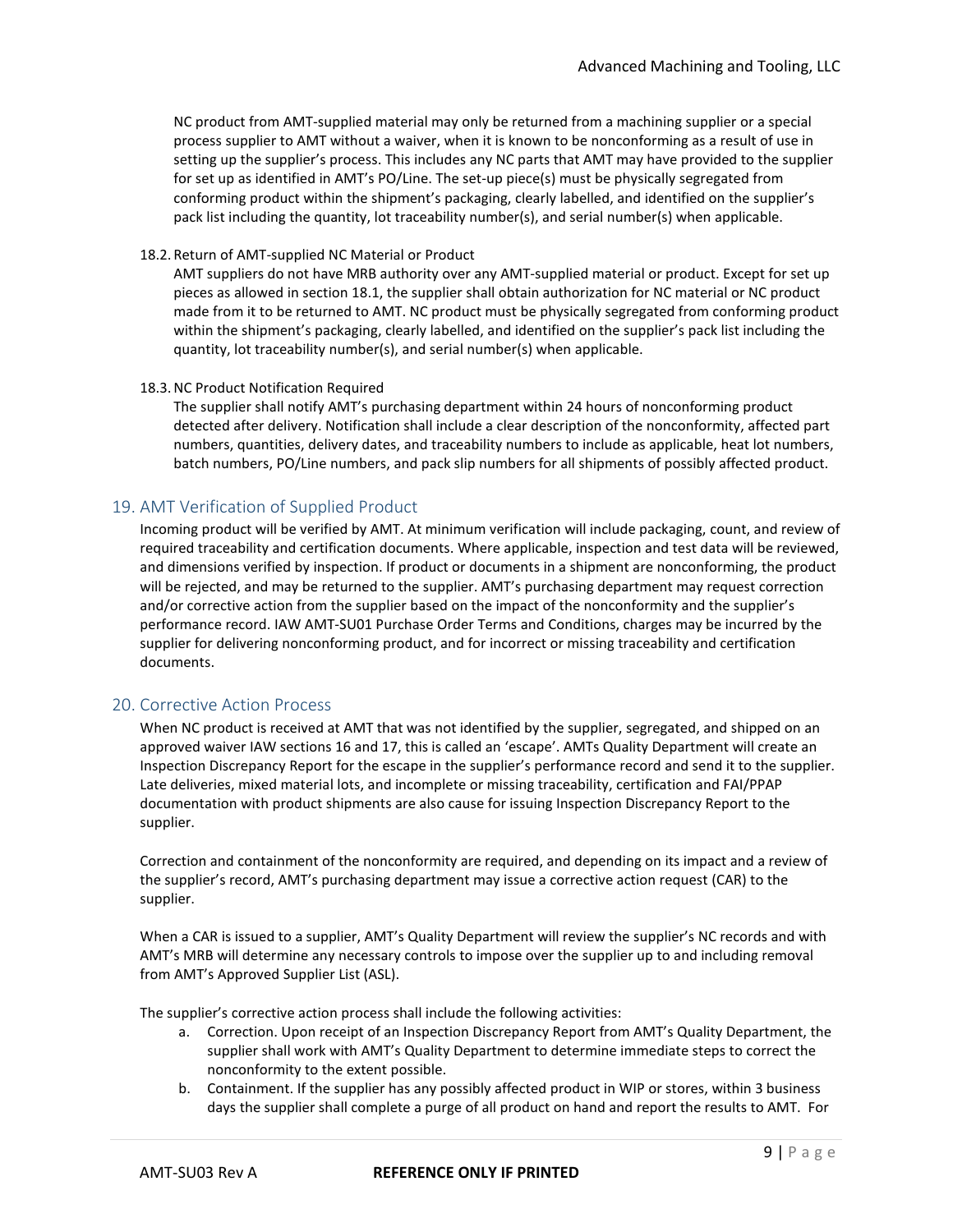late deliveries and documentation issues the supplier shall take steps to ensure the nonconformity is corrected in the next shipment(s).

- c. Root Cause Corrective Action. Within 45 calendar days of a corrective action request, the supplier is required to respond with the root cause of the nonconformity and a corrective action plan intended to eliminate it or prevent any recurring escapes to AMT by the next shipment of product. The plan must assign responsibility for actions to be taken to specific persons, and include planned implementation dates. Objective evidence of the completed corrective actions shall be submitted to AMTs SQE for review and approval as soon as available.
- d. Verification of Effectiveness. After a supplier escape, the supplier shall perform 100% inspection of the characteristics(s) that were the cause of the rejection on the next three production lots. The supplier's C of C for each of the five lots shall contain a statement that 100% inspection was done on the nonconforming characteristic(s), including the description of the characteristic(s), or AMT's CAR number.

## 21. Supplier Performance

#### 21.1. Expectations

The following requirements apply to all suppliers of quality-impacting products and services to AMT:

- a. Delivery Performance: AMT expects suppliers to strive for 100%, but maintain a minimum of 80% on-time delivery. Corrective action may be requested from a supplier when a late delivery impacts AMT's on-time delivery to its customer. (See section 20.)
- b. Quality Performance: AMT expects suppliers to strive for 100%, but maintain a minimum 90% onquality delivered product. At minimum, AMT will review suppliers' Certificate of Conformance for authenticity, and the Mill Certification for raw material, including raw material used to produce hardware. When applicable, AMT will review the supplier's inspection data, and perform sampling inspection to verify product conformity.
- c. Responsiveness: AMT expects suppliers to provide quick and accurate responses to Requests for Quotations (RFQs), and to notifications regarding quality issues such as incomplete or incorrect product certifications, nonconformance containment, and requests for corrective action. (See sections 9.3, 16 and 20). AMT expects prompt communication from the supplier when AMT's order due date cannot be met.

Nonconformance reports may be written against suppliers for late deliveries, delivered nonconforming product, and for not responding in a timely manner to AMT inquiries and notices. Nonconformance reports will figure into the supplier's evaluation and can affect continued business opportunities with AMT.

## 22. Evaluation and Performance Scoring

Key suppliers will be rated for their performance to AMT for:

- OQD On-Quality Delivery
- OTD On-Time Delivery
- Responsiveness

As applicable supplier Performance Reports will be provided quarterly per calendar year.

AMT expects 100% on-time delivery for all purchases. It is the supplier's responsibility to communicate to AMT if a delivery date on AMT's PO/Line cannot be met, regardless of the supplier's published lead time. To avoid a late delivery hit, the supplier shall contact AMT before the due date to negotiate an acceptable delivery date.

Metrics used for determining supplier performance will be based on number of nonconformance occurrences versus number of PO's issued within the measured time frame.